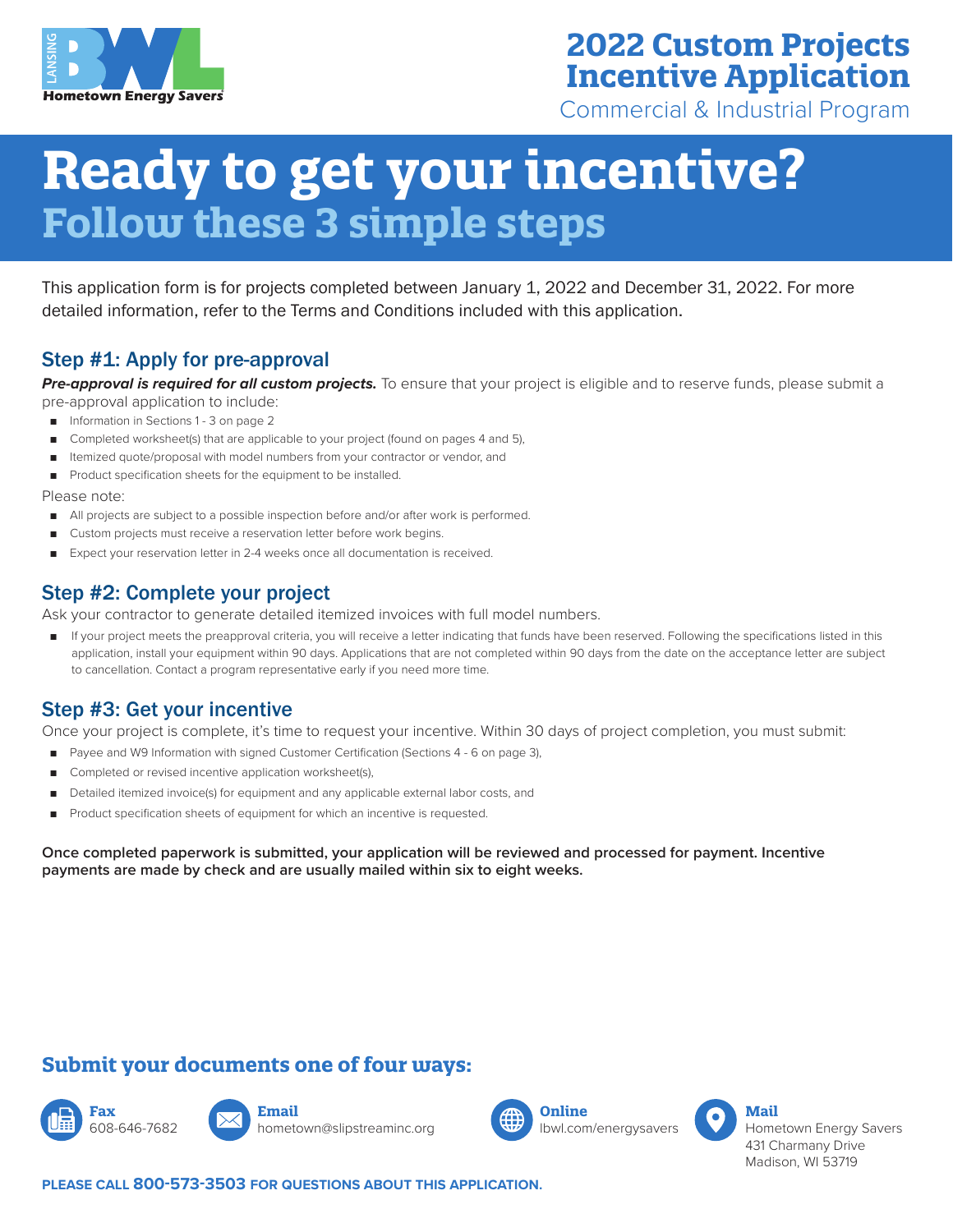

## **Before the project:** Fill Out Sections 1 - 3 during pre-approval. **After the project:** Complete Sections 4 - 6 when project is complete.

## SECTION 1: Customer & Project Information

| <b>Customer Name:</b>                                       |                                                                                                          |                  |  |                  |  |                    |  |  |  |
|-------------------------------------------------------------|----------------------------------------------------------------------------------------------------------|------------------|--|------------------|--|--------------------|--|--|--|
| ZIP:<br>City:<br><b>Customer Mailing Address:</b><br>State: |                                                                                                          |                  |  |                  |  |                    |  |  |  |
|                                                             | If this is a pre-approval request for an upcoming project, what is the expected project completion date? |                  |  |                  |  |                    |  |  |  |
| Project Type:                                               | Existing facility equipment replacement/retrofit                                                         | New construction |  | Major renovation |  | Addition/expansion |  |  |  |

## SECTION 2: Job Site Information

| Job Site Name (if different than customer name):                                             | Project Contact Person Name:                                                                                   |
|----------------------------------------------------------------------------------------------|----------------------------------------------------------------------------------------------------------------|
| Project Contact Telephone:                                                                   | <b>Project Contact Email:</b>                                                                                  |
| Office Number<br>Mobile Number                                                               |                                                                                                                |
| Job Site Street Address (physical location):                                                 | ZIP:<br>City:<br>State: MI                                                                                     |
| <b>BWL Electric Account Number:</b>                                                          | How did you learn about the program?<br>My Utility<br>Utility Website                                          |
|                                                                                              | Mail/Bill insert<br><b>Community Event</b><br>Newspaper<br>Contractor                                          |
|                                                                                              | Other than the contract of the contract of the contract of the contract of the contract of the contract of the |
| What is the predominant use of the building space where equipment was installed? (check one) |                                                                                                                |
| Office<br>Retail<br>Warehouse<br>Grocery/Supermarket<br>Restaurant                           | Manufacturing<br>School: K-12<br>School: College<br>Lodging                                                    |
| Other/Misc<br>Multi-family<br>Healthcare facility<br>Agriculture                             |                                                                                                                |

## SECTION 3: Trade Ally (Contractor) Information

| Trade Ally Name (or indicate if self install): | Trade Ally Contact Person Name: |        |      |
|------------------------------------------------|---------------------------------|--------|------|
| Trade Ally Telephone:                          | Contact Email:                  |        |      |
| Trade Ally Mailing Address:                    | City:                           | State: | ZIP: |

#### **Submit your documents one of four ways:**



**Email** hometown@slipstreaminc.org

 $\overline{\mathbf{\times}}$ 

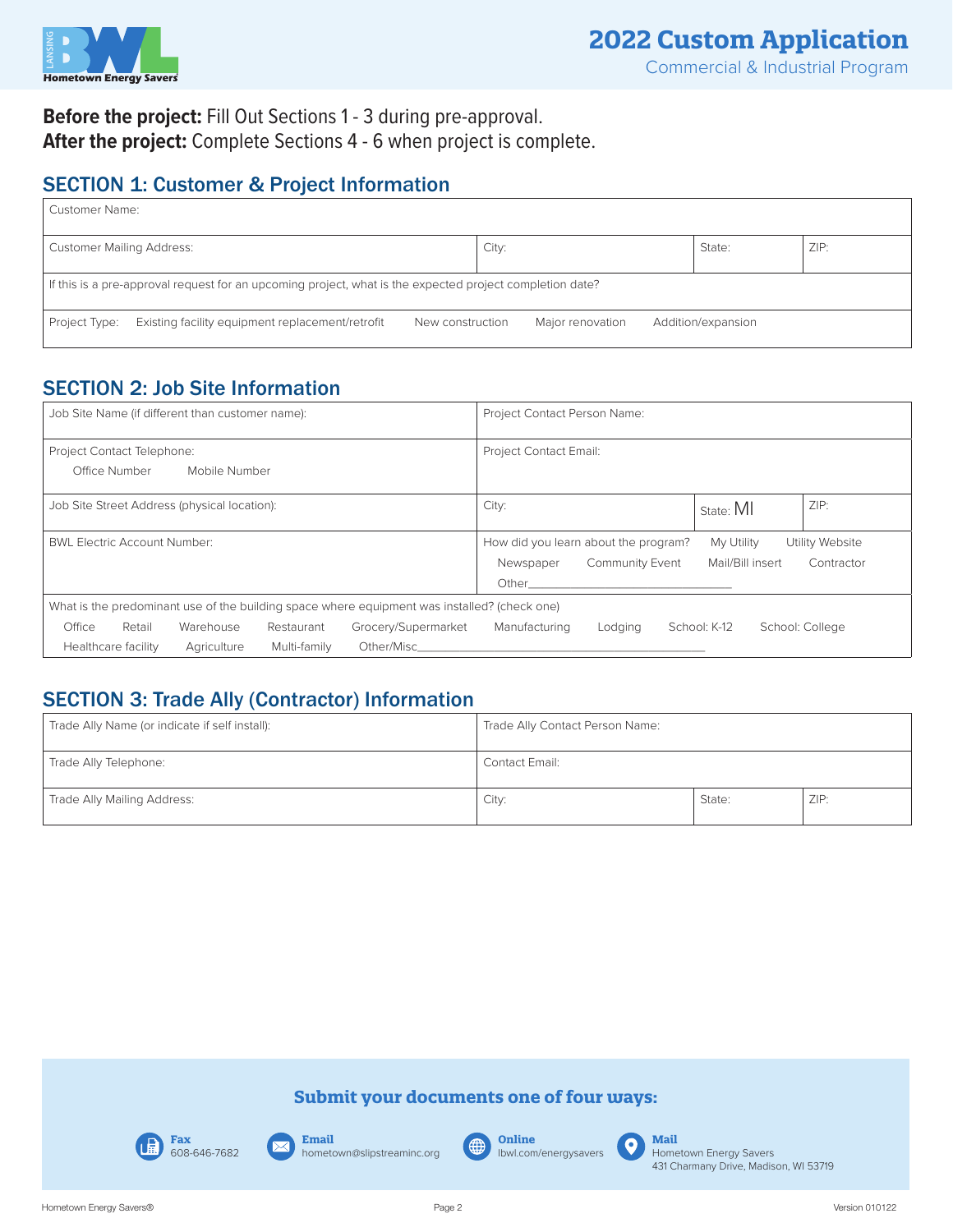

## **2022 Custom Application**

### SECTION 4: Payee and Mailing Address

| Mail Check to: | Customer Mailing Address (above)          |                     | Job Site Address | Payee W-9 Address     | Alternate Pay Address (complete below) |      |
|----------------|-------------------------------------------|---------------------|------------------|-----------------------|----------------------------------------|------|
|                | Alternate Pay Address (if checked above): |                     |                  | City:                 | State:                                 | ZIP: |
|                | Make Incentive Check Payable to (payee):  | <b>BWL Customer</b> | Landlord         | Trade Ally Contractor |                                        |      |

#### ONLY IF incentive check is being made payable to a third-party landlord or Trade Ally per check box above, both the BWL customer and the third-party must confirm this incentive reassignment arrangement by signing below:

I, the BWL Customer, am authorizing reassignment of the incentive payment to the third-party payee named below, and I understand that I will not be receiving the incentive payment. I also understand that my release to a third-party does not exempt me from the program requirements outlined in the Terms and Conditions.

#### **BWL Customer Signature**

| , Signature                                                                                                        | <b>Print Name</b> | Date |  |  |  |  |
|--------------------------------------------------------------------------------------------------------------------|-------------------|------|--|--|--|--|
| I, the third-party payee, certify that I have read and complied with the Terms and Conditions of this application. |                   |      |  |  |  |  |
| <b>Third-Party Incentive Recipient Signature</b>                                                                   |                   |      |  |  |  |  |

| $\sim$<br>Signature | Print<br>: Name | <b>STATISTICS</b><br>Date |
|---------------------|-----------------|---------------------------|
|                     |                 |                           |

## SECTION 5: Payee IRS Form W-9 Information

(submit IRS form W-9 for payee OR fill out this section completely. This section may be omitted only if IRS form W-9 for payee is submitted.)

| Payee Legal Name (as shown on income tax return):                                                                                                                                                                                                                                                                                                                                                                                                                                                                                                        |             | Payee Business Name (if different than payee legal name): |        |      |  |  |
|----------------------------------------------------------------------------------------------------------------------------------------------------------------------------------------------------------------------------------------------------------------------------------------------------------------------------------------------------------------------------------------------------------------------------------------------------------------------------------------------------------------------------------------------------------|-------------|-----------------------------------------------------------|--------|------|--|--|
| Payee Legal Address:                                                                                                                                                                                                                                                                                                                                                                                                                                                                                                                                     |             | City:                                                     | State: | ZIP: |  |  |
| Check the appropriate box for federal tax classification; check only one of the following seven boxes:<br>Individual/sole proprietor or single-member LLC<br>C Corporation<br>S Corporation<br>Partnership<br>Trust/estate<br>Other tax exempt organization or gov't agency<br>LLC - Enter the tax classification (C = C corporation, S = S corporation, P = partnership):<br>Note: For a single-member LLC that is disregarded, do not check LLC; check the appropriate box in the line above for the tax classification of the single-member<br>owner. |             |                                                           |        |      |  |  |
| Payee Tax Identification Number (TIN) (Complete ONE only. Must match payee legal name above.)                                                                                                                                                                                                                                                                                                                                                                                                                                                            |             |                                                           |        |      |  |  |
| Certification: the following certifications are required in order for this form to substitute for the IRS form W-9. Under penalties of perjury, I certify that:<br>1. The payee's TIN is correct. 2. The payee is not subject to backup withholding due to failure to report interest and dividend income. 3. The payee is a U.S. citizen.<br>The Internal Revenue Service does not require your consent to any provision of this document other than the certifications required to avoid backup withholding.                                           |             |                                                           |        |      |  |  |
| Payee Signature:<br>/s/                                                                                                                                                                                                                                                                                                                                                                                                                                                                                                                                  | Print Name: | Title:                                                    | Date:  |      |  |  |

#### SECTION 6: BWL Customer Certification

I hereby certify that: 1. The information contained in this application is accurate and complete. 2. All rules of this incentive application have been followed. 3. I have read and understand the Terms and Conditions included with this document. I agree to verification of equipment installation which may include a site inspection by a program or utility representative. I understand that I am not allowed to receive more than one incentive from this program on any piece of equipment. I hereby agree to indemnify, hold harmless and release the utility and the utility's contractors from any actions or claims in regard to the installation, operation and disposal of equipment (and related materials) covered herein, including liability from any incidental or consequential damages. I have elected to utilize electronic signatures. I understand and intend that a legal signature is formed by typing my name on this document. If any of the parties do not wish to sign this document electronically, all must opt out together and print a paper copy to sign manually.

| Customer Signature: | Print Name: | Title: | Date: |
|---------------------|-------------|--------|-------|
| $\sqrt{c}$          |             |        |       |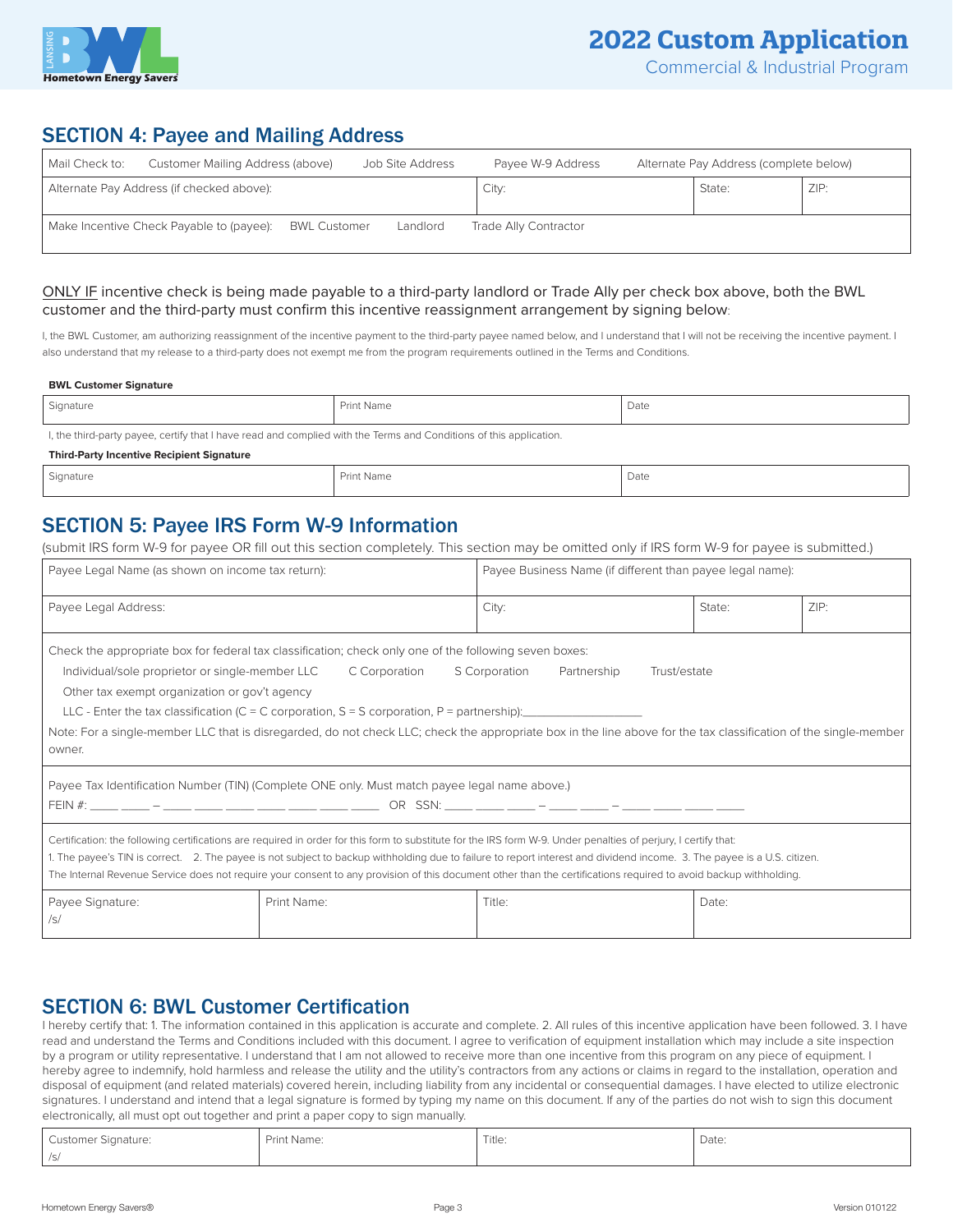

## **Custom Lighting Worksheet**

**These incentives are available to customers for energy-saving measures that are not covered by the prescriptive portion of the program. Custom incentives are based on the first-year electrical energy (kWh) savings.**

#### **When applying for pre-approval, submit the following items:**

- Information in Sections 1 3 on page 2.
- Completed Custom Worksheet (below)
- Itemized quote/proposal for all related materials and any external labor.
- Manufacturer's specification sheets for all equipment.

#### **Custom Incentive Rate: \$0.07 per kWh**

- In lieu of filling out this table, submit calculations in an unlocked spreadsheet.
- All new light fixtures and retrofit systems should be ENERGY STAR or DLC listed.

| <b>Existing Fixture</b>                  |  | <b>New Fixture</b>              |  |  |
|------------------------------------------|--|---------------------------------|--|--|
| Description:                             |  | Description:                    |  |  |
| Watts per Fixture (A)                    |  | Watts per Fixture (E)           |  |  |
| Quantity of Fixtures (B)                 |  | Quantity of Fixtures (F)        |  |  |
| Annual Operating Hours (C)               |  | Annual Operating Hours (G)      |  |  |
| Annual kWh Consumption (D)               |  | Annual kWh Consumption (H)      |  |  |
| $(A \times B \times C / 1,000)$          |  | $(E \times F \times G / 1,000)$ |  |  |
| kWh/yr<br>Annual Energy Savings (D - H): |  |                                 |  |  |

| <b>Existing Fixture</b>                  |  | <b>New Fixture</b>              |  |  |
|------------------------------------------|--|---------------------------------|--|--|
| Description:                             |  | <b>Description:</b>             |  |  |
| Watts per Fixture (A)                    |  | Watts per Fixture (E)           |  |  |
| Quantity of Fixtures (B)                 |  | Quantity of Fixtures (F)        |  |  |
| Annual Operating Hours (C)               |  | Annual Operating Hours (G)      |  |  |
| Annual kWh Consumption (D)               |  | Annual kWh Consumption (H)      |  |  |
| $(A \times B \times C / 1,000)$          |  | $(E \times F \times G / 1,000)$ |  |  |
| Annual Energy Savings (D - H):<br>kWh/yr |  |                                 |  |  |

| <b>Existing Fixture</b>                    |  | <b>New Fixture</b>              |  |  |
|--------------------------------------------|--|---------------------------------|--|--|
| Description:                               |  | Description:                    |  |  |
| Watts per Fixture (A)                      |  | Watts per Fixture (E)           |  |  |
| Quantity of Fixtures (B)                   |  | Quantity of Fixtures (F)        |  |  |
| Annual Operating Hours (C)                 |  | Annual Operating Hours (G)      |  |  |
| Annual kWh Consumption (D)                 |  | Annual kWh Consumption (H)      |  |  |
| $(A \times B \times C / 1,000)$            |  | $(E \times F \times G / 1,000)$ |  |  |
| kWh/yr<br>Annual Energy Savings (D - H): _ |  |                                 |  |  |

| Total Custom Lighting Project Cost:   \$                             |  |
|----------------------------------------------------------------------|--|
| Total Annual Custom Lighting Energy Savings (kWh) x \$0.07/kWh:   \$ |  |
| (Cannot exceed 50% of the total custom project cost)                 |  |

Note: Customer acknowledges and agrees that Customer cannot apply for, nor receive, incentives for the same product, equipment or service from more than one utility unless there are both electric and gas savings.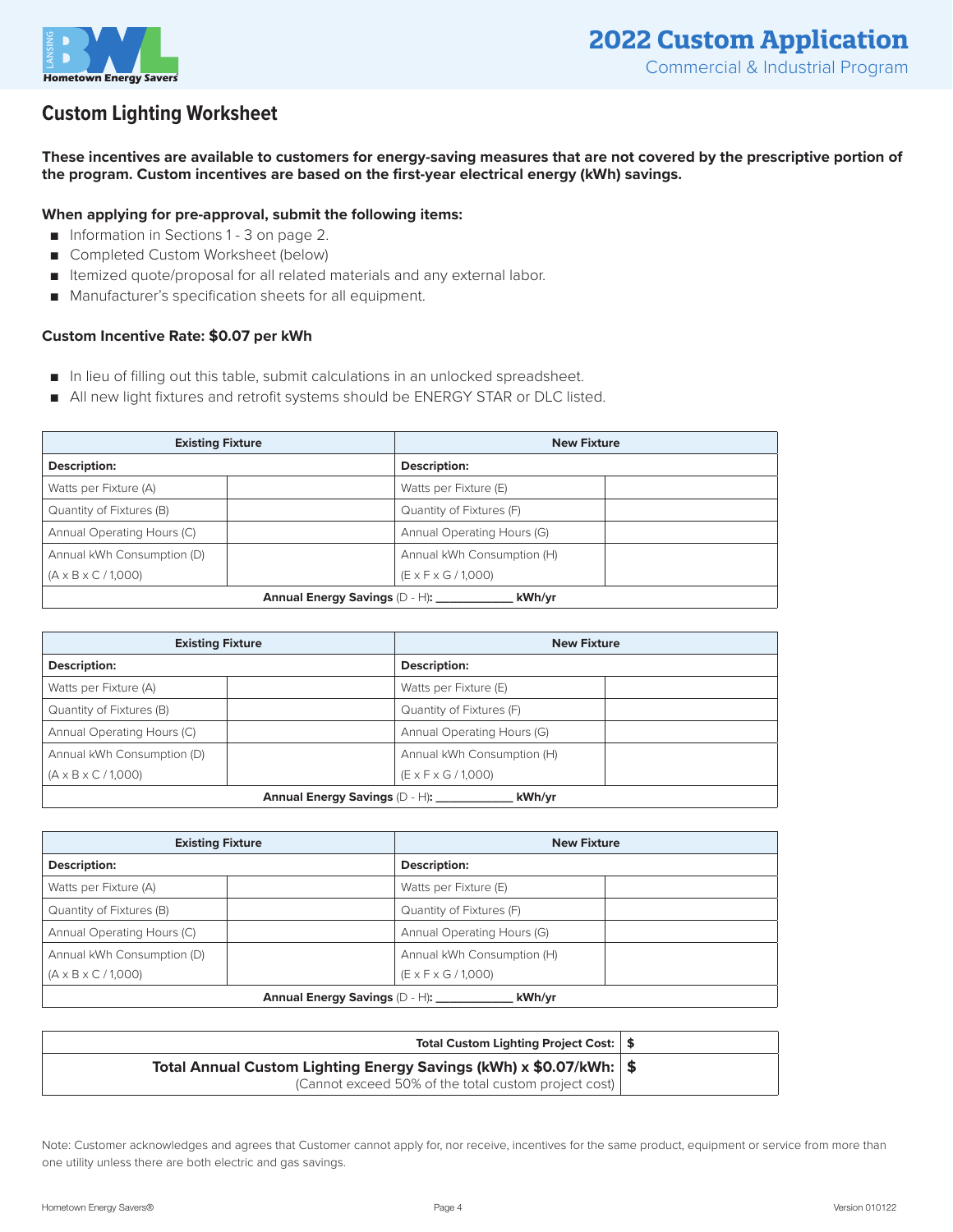

## **Custom Non-Lighting Worksheet**

**These incentives are available to customers for energy-saving measures that are not covered by the prescriptive portion of the program. Custom incentives are based on the first-year electrical energy (kWh) savings.**

#### **When applying for pre-approval, submit the following items:**

- Information in Sections 1 3 on page 2.
- Completed Custom Worksheet (below)
- Itemized quote/proposal for all related materials and any external labor.
- Manufacturer's specification sheets for all equipment.

#### **Custom Incentive Rate: \$0.07 per kWh**

- 1. Provide a detailed written description of the project.
- 2. Provide clear and logical step-by-step calculations detailing the estimated annual energy savings (kWh).
	- a) Submit calculations in an unlocked spreadsheet format (such as Excel). Do not send PDF copies of spreadsheets. Include page numbers, if needed to reference calculations or numbers on other pages.
	- b) Provide detailed and orderly calculations that can be followed without prior knowledge of the project.
	- c) Document any assumptions and inputs to calculations (e.g., hours of operation, load factor, power factor, motor efficiencies, etc.) and maintain consistency throughout calculations.
	- d) Identify key numbers (circled, bold, highlighted, etc.) and show correct units.

#### Estimated Custom Non-Lighting Project Savings

| <b>Measure Description</b> <sup>a</sup> |  | <b>Annual Energy<br/>Savings (kWh)</b> | Measure Cost (\$)b,c,d |
|-----------------------------------------|--|----------------------------------------|------------------------|
|                                         |  |                                        | Æ                      |
| 2                                       |  |                                        |                        |
| 3                                       |  |                                        | ъ                      |
| 4                                       |  |                                        | จ                      |

<sup>a</sup> Measure description refers to specific energy efficient project components (i.e. chiller replacement, industrial process improvement, etc.)

<sup>b</sup> Measure cost is either the cost to remove/replace existing operational equipment, or it is the incremental cost to upgrade non-operational equipment from standard efficiency to high efficiency equipment.

<sup>c</sup> Costs itemized by measure are preferred.

d Include contracted labor costs, sales tax, disposal, permit fees, etc., related to the project.

| Total Custom Non-Lighting Project Cost:   \$                             |  |
|--------------------------------------------------------------------------|--|
| Total Annual Custom Non-Lighting Energy Savings (kWh) x \$0.07/kWh:   \$ |  |
| (Cannot exceed 50% of the total custom project cost)                     |  |

Note: Customer acknowledges and agrees that Customer cannot apply for, nor receive, incentives for the same product, equipment or service from more than one utility unless there are both electric and gas savings.